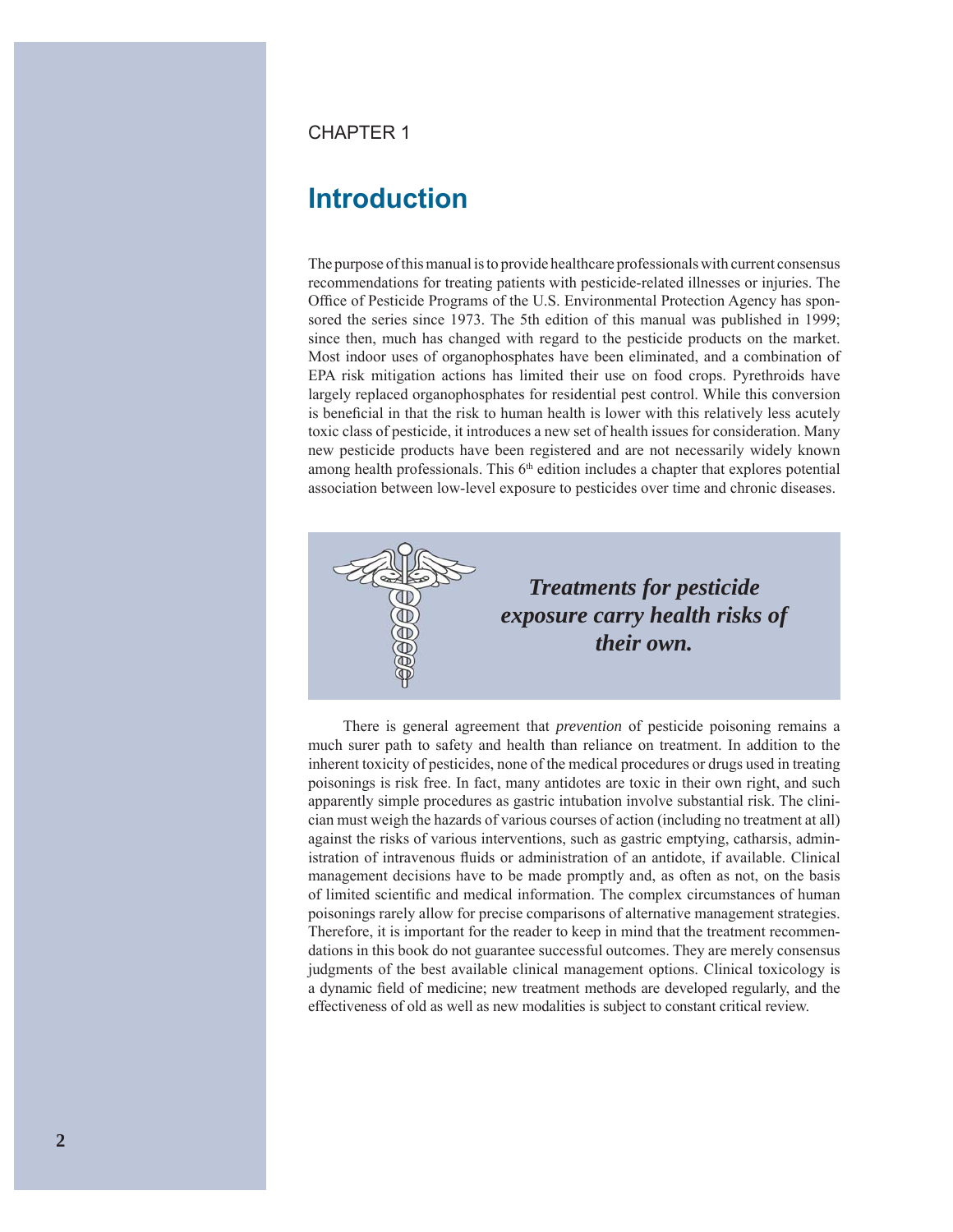# **Key Principles**

General methods of managing pesticide poisonings are presented in Chapter 3 and reflect a broad base of clinical experience. Several key points deserve emphasis. The need to protect the airway from aspiration of vomitus cannot be overstated. Death has resulted from aspiration, even following ingestion of substances having relatively low toxic potential. In poisonings by agents that depress central nervous system functions or cause convulsions, airway protection by early placement of a cuffed endotracheal tube (even when this requires light general anesthesia) may be life saving. Maintenance of adequate pulmonary gas exchange is another essential element of poisoning management that deserves constant reemphasis.

The amount of pesticide absorbed is a critical factor in making treatment decisions, and estimation of dosage in many circumstances of pesticide exposure remains

difficult. The terms "small amount" and "large amount" used in this book are obviously ambiguous, but the quality of exposure information obtained rarely justifies more specific terminology. Sometimes the circumstances of exposure are a rough guide to the amount absorbed. Spray drift from a pesticide properly diluted for field application is not likely to convey a large dose unless exposure has been prolonged. However, drift is the leading cause of incidents among agricultural workers reported to the Sentinel Event Notification System for Occupational Risk (SENSOR)-Pesticides.<sup>1</sup> Farmworkers and pesticide applica-



tors working with pesticides on a regular basis are at risk for acute pesticide poisonings. Spills of a concentrated chemical onto the skin or clothing may well represent a large dose of pesticide unless the contamination is promptly removed. Brief dermal exposure to foliage residues of cholinesterase-inhibiting pesticides is not likely to lead to poisoning, but prolonged exposures may.

Suicidal ingestions almost always involve "large amounts," requiring the most aggressive management. Except in children, accidental pesticide ingestions are likely to be spat out or vomited. Ingestions of pesticides by children are the most difficult to evaluate. The clinician usually must base clinical management decisions on "worst" case" assumptions of dosage. Childhood poisonings are further complicated by the greater vulnerability of the very young, not only to the pesticides, but also to the drugs and treatment procedures. Children ingest a greater amount per body weight than adults. The nature of neurological development in children entails an additional level of risk that is not present in adults.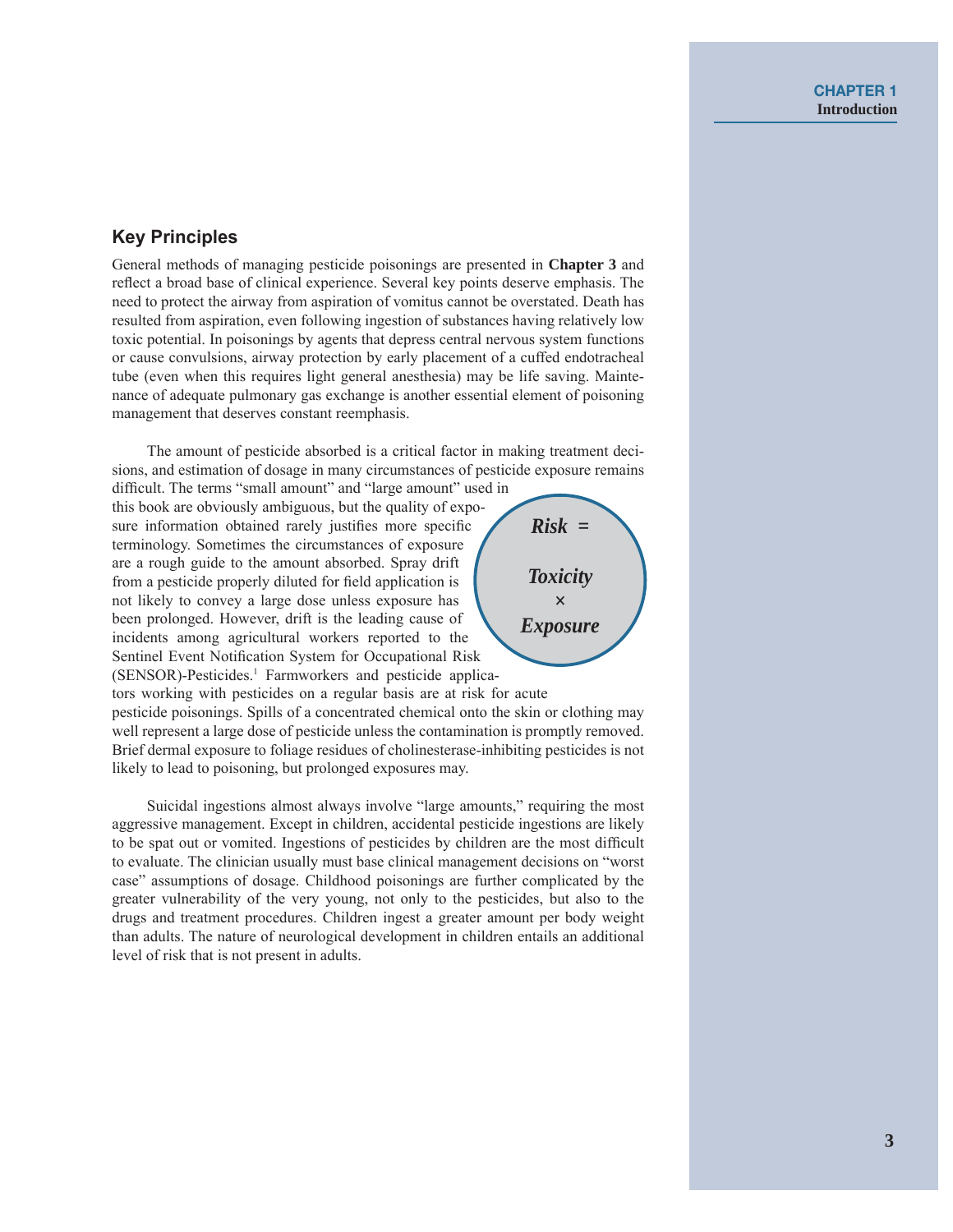#### **CHAPTER 1 Introduction**

# **Underreporting**

Pesticide incidents are underreported for several reasons. According to the **OPP Report on Incident** Information (EPA, 2007), these include:

Lack of a universal. mandatory legal duty to report incidents

Lack of a central reporting point for all incidents

Similarity of symptoms associated with pesticide poisonings to other causes

Misdiagnosis by physicians because of a lack of familiarity with pesticide effects

Inadequate investigation of incidents to identify the pesticide that caused the effects

Difficulty in identifying and tracking chronic effects

Reluctance or inability of physicians to report incidents

Limited geographic coverage of individual poisoning databases

# **Barriers to Proper Recognition and Management** of Pesticide Poisonings

Pesticide-related illnesses are one example of a myriad of existing Environmental and Occupational Health (EOH) exposures of concern. For many reasons, accurate diagnosis and treatment of pesticide poisonings present a challenge to the clinician. Like many illnesses linked to environmental exposures, pesticide poisonings remain commonly under-diagnosed due in large part to barriers in seeking care and diagnosis of pesticide poisonings.

### **Seeking Care**

One important factor contributing to under-diagnosis occurs if the exposed person does not, or is unable to, seek medical attention. A pesticide applicator, for example, may not perceive the incident as significant enough to seek care, particularly if he or she has been accustomed to low-level exposure scenarios on the job. Some agricultural workers are unable to readily address a pesticide poisoning because of a complex set of socioeconomic factors including inability to take off from work, transportation problems, language and cultural barriers, lack of health insurance, scarcity of available community health services and fear of losing employment. Another scenario is the exposed person may simply not recognize his or her symptoms as pesticide related.

### **Diagnosis**

When an individual exposed to pesticides does seek care, diagnosis has its own set of challenges. Differential diagnosis is difficult because signs and symptoms of pesticide-related illnesses are often nonspecific and may be confused with common illnesses unrelated to pesticide exposure. The clinician may neglect to take an environmental and occupational exposure history,<sup>2</sup> a key to proper diagnosis, and thereby miss the opportunity to uncover a pesticide poisoning. Even when pesticide poisoning is suspected, few diagnostic tools are available. Chapter 2 of this manual, entitled Making the Diagnosis, is intended to guide clinicians in determining whether the patient may be experiencing symptoms of a pesticide poisoning, with an emphasis on taking an environmental and occupational exposure history.

### **Institutional**

The 1999 edition of this manual stated, "Despite recommendations by the Institute of Medicine and others urging the integration of environmental medicine into medical education, healthcare providers generally receive a very limited amount of training in occupational and environmental health, and in pesticide-related illnesses, in particular."<sup>3</sup> Migrant Clinicians Network surveyed clinicians in 2000 and found that more than 80% reported little or no EOH training.<sup>4</sup> This reality remains largely unchanged.

"...environmental medicine education is largely omitted in the continuum of U.S. medical education, leaving future physicians and current practitioners without expertise in environmental medicine to provide or facilitate environmental preventative or curative patient care." (Gehel, et al., 2011)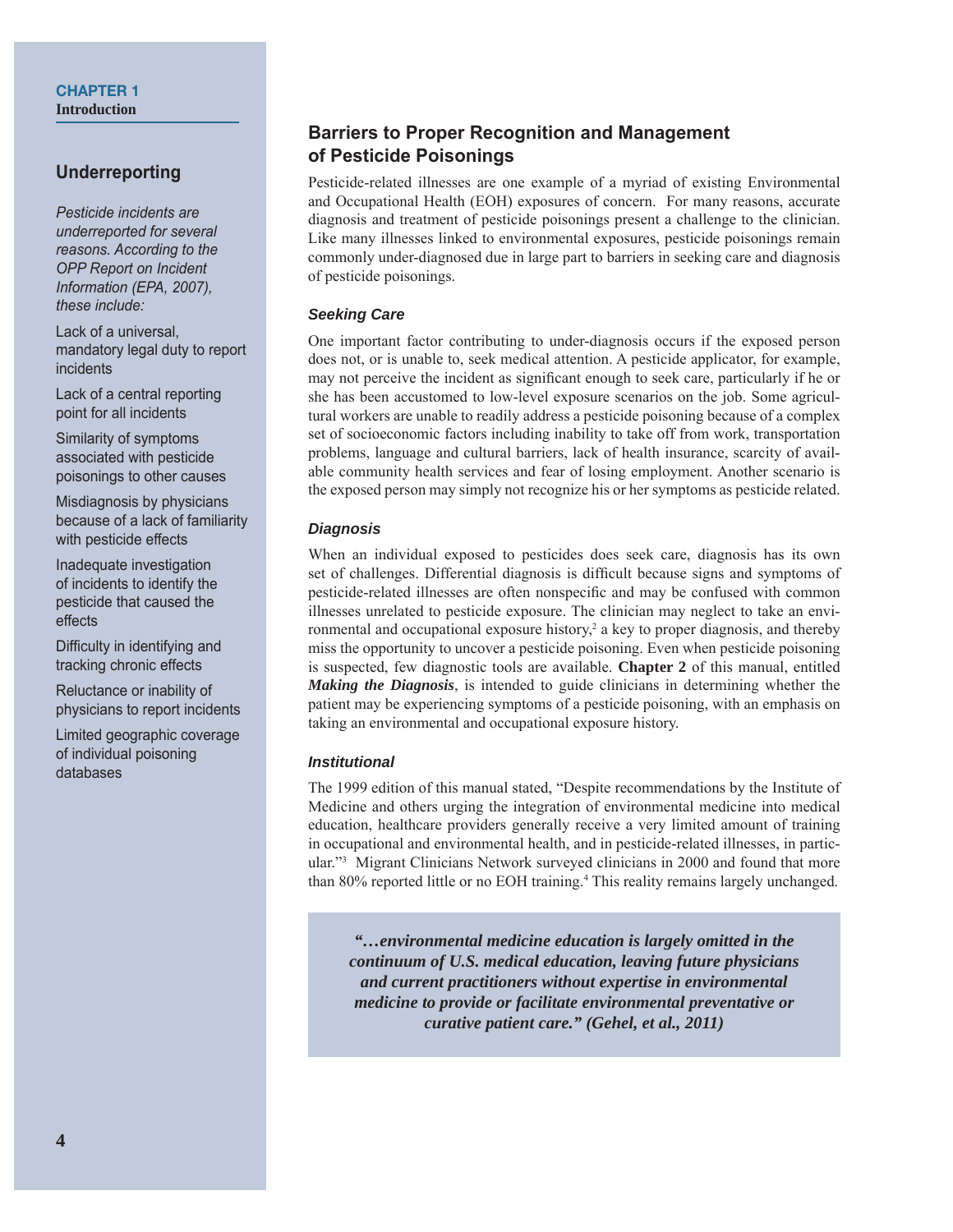Few healthcare providers are adequately trained in environmental medicine despite widespread recognition of a need to better prepare the nation's frontline in public health to respond to EOH issues.<sup>5</sup> There is growing interest in environmental medicine among practicing clinicians<sup>6</sup> and medical and nursing students, but the existing education system does little to address this demand.<sup>5</sup> Institutional change to expand an already stressed medical curriculum has proven to be a major obstacle to inserting EOH training.

# Assessing the Relationship of Work or Environment to Disease

Pesticides and other chemical and physical hazards are often associated with nonspecific medical complaints so it is very important to link the symptoms with the timing of suspected exposure to the hazardous agent. The *Index of Signs and Symptoms*, beginning on page 244, provides a quick reference to symptoms and medical conditions associated with specific pesticides. Further details on the toxicology, confirmatory tests and treatment of illnesses related to pesticides are provided in each chapter of this manual. A general understanding of pesticide classes and some of the more common pesticide agents is helpful in making a pesticide-related disease diagnosis. A concurrent non-pesticide exposure can have no health effect, exacerbate an existing pesticide health effect or solely cause the health effect in a patient. In the more complicated exposure scenarios, assistance should be sought from environmental and occupational medicine (EOM) specialists.

## **Common Pesticide Poisonings**

Following are three pesticide incident data tables created for this manual to illustrate which pesticides are most frequently implicated in incident reports to SENSOR-Pesticides, National Poison Data System (NPDS) and California's Pesticide Illness Surveillance Program (PISP). These tables cannot be considered representative of all incidents because they only show those that were reported to these three databases. The relative frequency of cases generally reflects how widely a product is used in the environment. Organophosphate (OP) insecticides have historically topped the list of most commonly reported exposures. EPA risk mitigation measures have greatly diminished the use of organophosphates for residential, particularly indoor, use. In the United States, pyrethroids have largely replaced the OPs in terms of widespread usage. As such, they now account for the most human case reports in the United States. Although they are relatively less acutely toxic than their predecessors, some severe poisonings have similar presenting signs and symptoms as that of OP poisoning, thus complicating the process of making the correct diagnosis.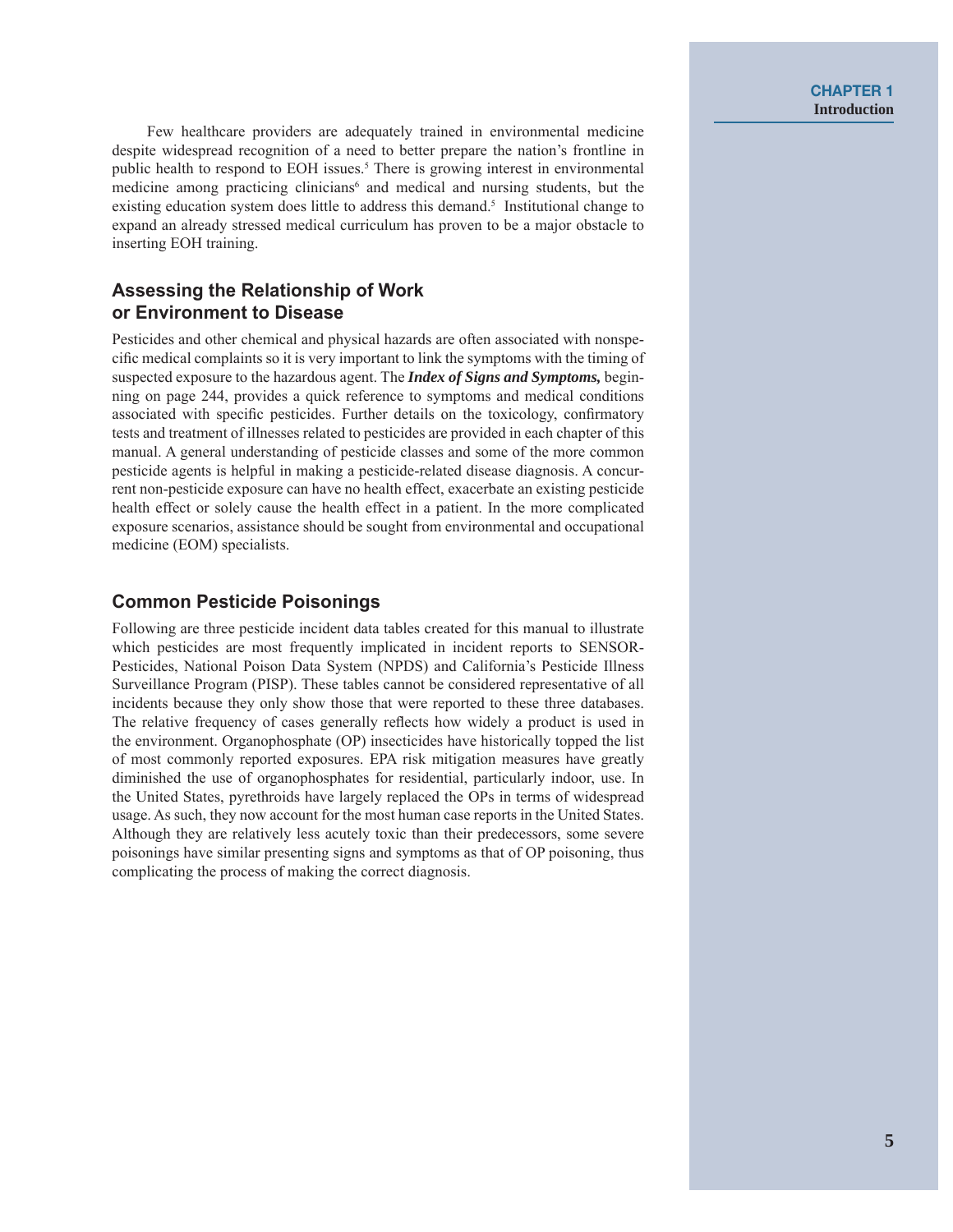### **CHAPTER 1 Introduction**

# **Data Sources for Poisoning Incidents**

Table 1. SENSOR-Pesticides Program

Table 2. National Poison Data System

Table 3. California Pesticide Illness and Surveillance Program

### **TABLE 1**

#### **PESTICIDES MOST OFTEN IMPLICATED IN ACUTE OCCUPATIONAL PESTICIDE-RELATED ILLNESS AND INJURY CASES AND NUMBER OF CASES, SENSOR-PESTICIDES PROGRAM, 2005-2009 (N=9,906)**

|                                                                                                                                                                                                        |                                     |                                                                                 | <b>Number of Exposed Cases</b> | <b>Sum of Single</b><br>+ Multiple<br><b>Exposure</b><br>Cases*<br>$(n=9,906)$<br>individuals) |        |                                                                             |        |
|--------------------------------------------------------------------------------------------------------------------------------------------------------------------------------------------------------|-------------------------------------|---------------------------------------------------------------------------------|--------------------------------|------------------------------------------------------------------------------------------------|--------|-----------------------------------------------------------------------------|--------|
| <b>Rank</b>                                                                                                                                                                                            | <b>Pesticide Category</b>           | <b>Exposed</b><br>to Single<br><b>Substance</b><br>$(n=6, 187)$<br>individuals) |                                |                                                                                                |        | <b>Exposed</b><br>to Multiple<br>Substances*<br>$(n=3,719)$<br>individuals) |        |
|                                                                                                                                                                                                        |                                     | $\overline{n}$                                                                  | $\%$                           | $\overline{n}$                                                                                 | %      | $\mathsf{n}$                                                                | %      |
| $\overline{1}$                                                                                                                                                                                         | Pyrethroids                         | 1,368                                                                           | 22.10                          | 1,479                                                                                          | 39.80  | 2,847                                                                       | 28.70  |
| $\overline{2}$                                                                                                                                                                                         | Chlorinated<br>compounds            | 1,174                                                                           | 19.00                          | 387                                                                                            | 10.40  | 1,561                                                                       | 15.80  |
| 3                                                                                                                                                                                                      | Organophosphorous<br>compounds      | 600                                                                             | 9.70                           | 429                                                                                            | 11.50  | 1,029                                                                       | 10.40  |
| 4                                                                                                                                                                                                      | Pyrethrins                          | 358                                                                             | 5.80                           | 620                                                                                            | 16.70  | 978                                                                         | 9.90   |
| 5                                                                                                                                                                                                      | Glyphosate                          | 274                                                                             | 4.40                           | 203                                                                                            | 5.50   | 477                                                                         | 4.80   |
| 6                                                                                                                                                                                                      | Ammonium/ammonia                    | 32                                                                              | 0.50                           | 361                                                                                            | 9.70   | 393                                                                         | 4.00   |
| $\overline{7}$                                                                                                                                                                                         | N-methyl carbamates                 | 249                                                                             | 4.00                           | 112                                                                                            | 3.00   | 361                                                                         | 3.60   |
| 8                                                                                                                                                                                                      | <b>DEET</b>                         | 292                                                                             | 4.70                           | 59                                                                                             | 1.60   | 351                                                                         | 3.50   |
| 9                                                                                                                                                                                                      | Sulfur compounds                    | 145                                                                             | 2.30                           | 143                                                                                            | 3.80   | 288                                                                         | 2.90   |
| 10                                                                                                                                                                                                     | <b>Triazines</b>                    | 168                                                                             | 2.70                           | 60                                                                                             | 1.60   | 228                                                                         | 2.30   |
| 11                                                                                                                                                                                                     | Fipronil                            | 26                                                                              | 0.40                           | 135                                                                                            | 3.60   | 161                                                                         | 1.60   |
| 12                                                                                                                                                                                                     | Naphthalene                         | 113                                                                             | 1.80                           | 22                                                                                             | 0.60   | 135                                                                         | 1.40   |
| 13                                                                                                                                                                                                     | Imidacloprid                        | $\mathbf{1}$                                                                    | 0.00                           | 118                                                                                            | 3.20   | 119                                                                         | 1.20   |
| 14                                                                                                                                                                                                     | Thiocarbamates/<br>Dithiocarbamates | 67                                                                              | 1.10                           | 31                                                                                             | 0.80   | 98                                                                          | 1.00   |
| 15                                                                                                                                                                                                     | Glutaraldehyde                      | 51                                                                              | 0.80                           | 15                                                                                             | 0.40   | 66                                                                          | 0.70   |
|                                                                                                                                                                                                        | All other                           | 1,269                                                                           | 20.50                          | 1,287                                                                                          | 34.60  | 2,556                                                                       | 25.80  |
|                                                                                                                                                                                                        | <b>TOTAL INDIVIDUALS</b>            | 6,187                                                                           | 100.00                         | 3,719                                                                                          | 100.00 | 9,906                                                                       | 100.00 |
| *Because some of the individuals exposed to multiple substances appear in the totals of<br>more than one pesticide category, the sum of the pesticide categories exceeds the number of<br>individuals. |                                     |                                                                                 |                                |                                                                                                |        |                                                                             |        |

Source: Edward J. Kasner, MPH and Geoffrey M. Calvert, MD, National Institute for Occupational Safety and Health, Centers for Disease Control and Prevention.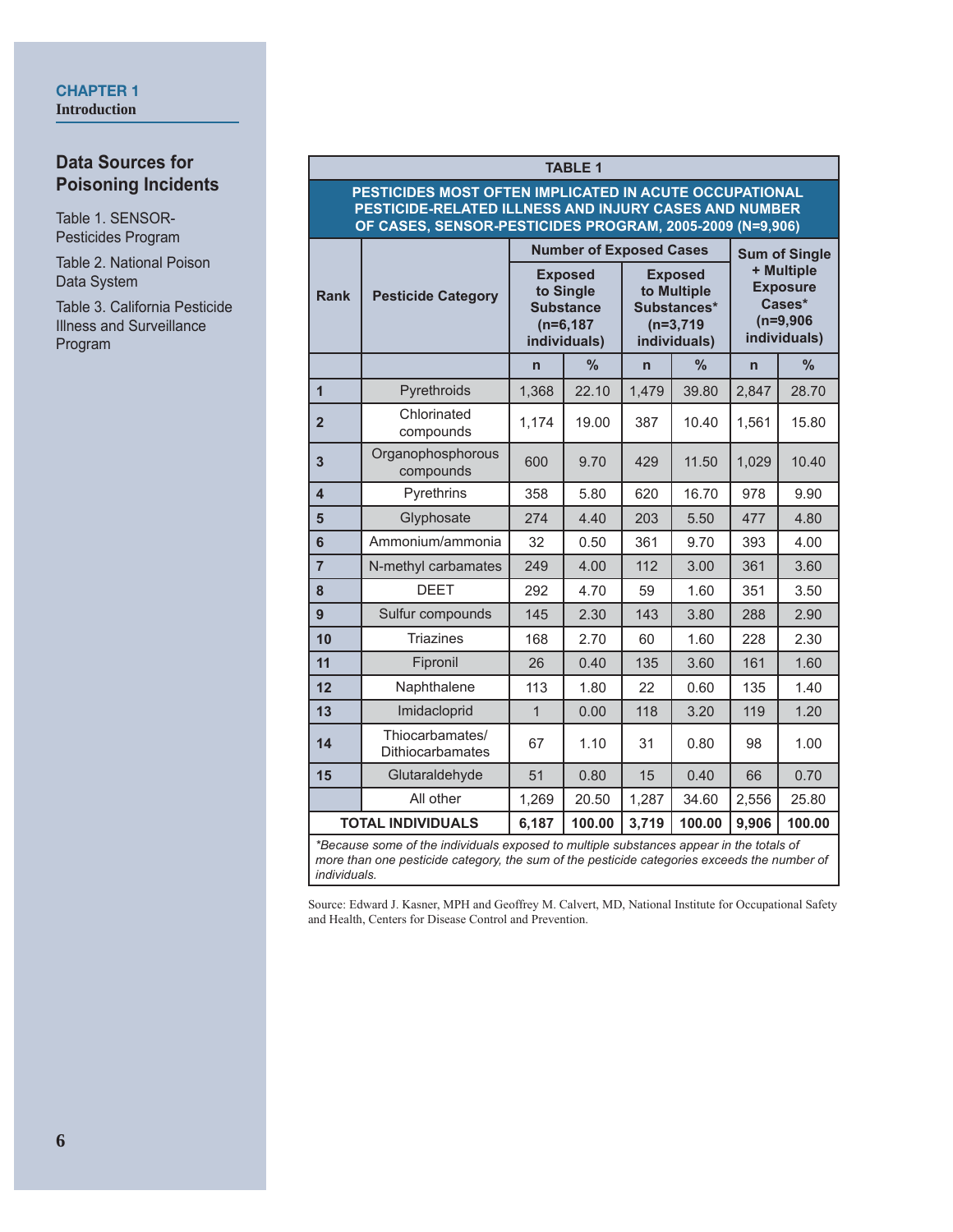### **CHAPTER 1 Introduction**

| <b>TABLE 2</b>                                                                                                                |                                                            |                                                              |                              |                   |                    |                    |                       |              |
|-------------------------------------------------------------------------------------------------------------------------------|------------------------------------------------------------|--------------------------------------------------------------|------------------------------|-------------------|--------------------|--------------------|-----------------------|--------------|
| PESTICIDE EXPOSURES MOST COMMONLY REPORTED TO NATIONAL<br>POISON DATA SYSTEM ACCORDING TO THE 2010 ANNUAL REPORT <sup>7</sup> |                                                            |                                                              |                              |                   |                    |                    |                       |              |
| <b>Rank</b>                                                                                                                   | <b>Pesticide or Pesticide Class</b>                        |                                                              | <b>Child</b><br>$5$<br>years | $6 - 12$<br>years | $13 - 19$<br>years | $\geq 20$<br>years | <b>Unknown</b><br>age | <b>Total</b> |
| $\overline{\mathbf{1}}$                                                                                                       | Pyrethrins and pyrethroids                                 |                                                              | 7,717                        | 1,672             | 1,222              | 14,800             | 2,706                 | 28,117       |
|                                                                                                                               |                                                            | Hypochlorite<br>disinfectants                                | 5,024                        | 563               | 837                | 5,471              | 1,355                 | 13,250       |
| $\overline{2}$                                                                                                                | <b>Disinfectants</b>                                       | Other disinfectants<br>(e.g., pine oil and<br>phenols)       | 6,994                        | 619               | 433                | 2,435              | 537                   | 11,018       |
| $\overline{\mathbf{3}}$                                                                                                       | <b>Rodenticides</b>                                        | Anticoagulant<br>rodenticides                                | 9,176                        | 204               | 95                 | 796                | 225                   | 10,496       |
|                                                                                                                               |                                                            | Other rodenticides                                           | 1,785                        | 89                | 67                 | 250                | 183                   | 2,374        |
|                                                                                                                               |                                                            | <b>DEET</b>                                                  | 3,194                        | 685               | 251                | 934                | 189                   | 5,253        |
| 4                                                                                                                             | Insect repellents                                          | Others (e.g.,<br>naphthalene moth<br>repellent)              | 3,178                        | 328               | 130                | 1,338              | 491                   | 5,465        |
| $\overline{\mathbf{5}}$                                                                                                       | Herbicides (e.g., glyphosate,<br>chlorophenoxy herbicides) |                                                              | 2,019                        | 362               | 246                | 4,593              | 817                   | 8,037        |
| $6\phantom{a}$                                                                                                                | Borates and boric acid pesticides                          |                                                              | 4,270                        | 92                | 62                 | 466                | 110                   | 5,000        |
|                                                                                                                               |                                                            | OPs alone                                                    | 722                          | 171               | 107                | 1,331              | 321                   | 2,652        |
| $\overline{7}$                                                                                                                | Organophosphates                                           | OP + carbamate<br>and OP + non-<br>carbamate<br>insecticides | 158                          | 47                | 49                 | 495                | 83                    | 832          |
| $\bf{8}$                                                                                                                      | Carbamate insecticides                                     |                                                              | 804                          | 119               | 83                 | 1,027              | 221                   | 2,254        |
| $\boldsymbol{9}$                                                                                                              | Fungicides                                                 |                                                              | 171                          | 25                | 21                 | 414                | 73                    | 704          |
| 10                                                                                                                            | Organochlorine insecticides                                |                                                              | 182                          | 30                | 15                 | 245                | 58                    | 530          |
| 11                                                                                                                            | Fumigants                                                  |                                                              | 48                           | 19                | 14                 | 213                | 56                    | 350          |
|                                                                                                                               | All other insecticides (including unknown)                 |                                                              | 5,526                        | 615               | 387                | 5,264              | 1,371                 | 13,163       |
| <b>TOTAL PESTICIDES/DISINFECTANTS</b>                                                                                         |                                                            | 50,968                                                       | 5,640                        | 4,019             | 40,072             | 8,796              | 109,495               |              |

The pesticides most commonly reported to Poison Control Centers, according to the 2010 Annual Report data from the American Association of Poison Control Centers' (AAPCC) National Poison Data System (NPDS) are listed in Table 2, above. Cases listed as organophosphates (and the other categories as well) may also include other insecticides such as carbamates and organochlorines in a single product. Asymptomatic cases are included in Table 2 only.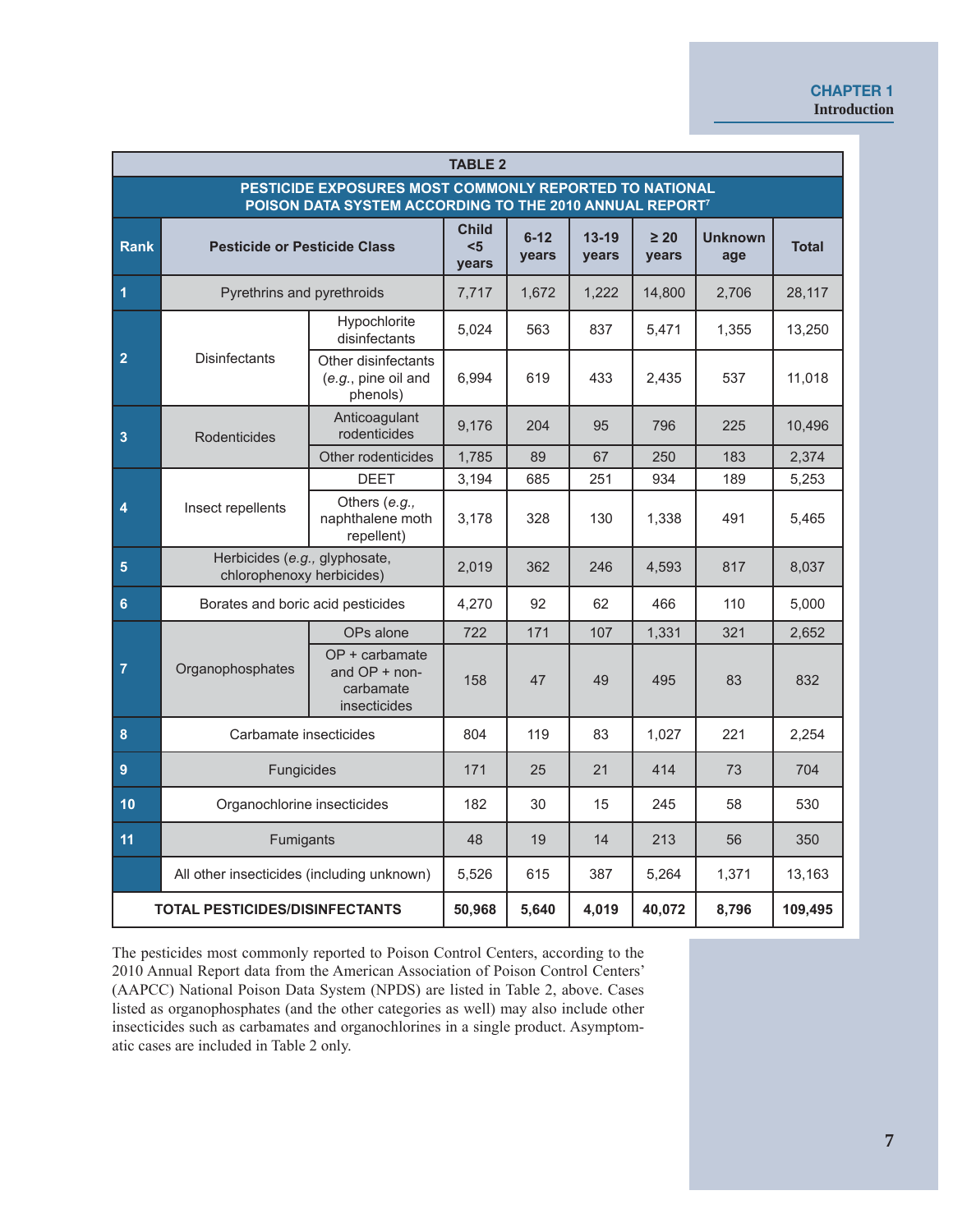| <b>TABLE 3</b>                                                                                                                                                                                                                                                                |                                 |                                       |                                 |                                       |  |  |  |  |
|-------------------------------------------------------------------------------------------------------------------------------------------------------------------------------------------------------------------------------------------------------------------------------|---------------------------------|---------------------------------------|---------------------------------|---------------------------------------|--|--|--|--|
| SUMMARY OF PESTICIDE EXPOSURES AMONG CASES IDENTIFIED<br>BY THE CALIFORNIA PESTICIDE ILLNESS SURVEILLANCE<br>PROGRAM FROM 2005-2009 AND EVALUATED, AFTER<br><b>INVESTIGATION, AS DEFINITELY, PROBABLY OR POSSIBLY</b><br>RELATED TO PESTICIDE EXPOSURE, BY PESTICIDE CATEGORY |                                 |                                       |                                 |                                       |  |  |  |  |
|                                                                                                                                                                                                                                                                               |                                 | <b>Occupational</b>                   | <b>Non-Occupational</b>         |                                       |  |  |  |  |
| <b>Pesticide category</b>                                                                                                                                                                                                                                                     | Only<br>pesticide<br>implicated | Two or more<br>pesticides<br>involved | Only<br>pesticide<br>implicated | Two or more<br>pesticides<br>involved |  |  |  |  |
| <b>Antimicrobials</b>                                                                                                                                                                                                                                                         |                                 |                                       |                                 |                                       |  |  |  |  |
| Hypochlorite                                                                                                                                                                                                                                                                  | 422                             | 69                                    | 98                              | 81                                    |  |  |  |  |
| Quaternary<br>Ammonium                                                                                                                                                                                                                                                        | 227                             | 106                                   | 15                              | 14                                    |  |  |  |  |
| Glutaraldehyde                                                                                                                                                                                                                                                                | 69                              | 3                                     | $\Omega$                        | $\Omega$                              |  |  |  |  |
| Other/Unknown                                                                                                                                                                                                                                                                 | 197                             | 297                                   | 92                              | 88                                    |  |  |  |  |
| <b>Insecticides/ Miticides/Insect Growth Regulators</b>                                                                                                                                                                                                                       |                                 |                                       |                                 |                                       |  |  |  |  |
| Organophosphates                                                                                                                                                                                                                                                              | 162                             | 227                                   | 52                              | 91                                    |  |  |  |  |
| Carbamates                                                                                                                                                                                                                                                                    | 13                              | 16                                    | 12                              | $\overline{4}$                        |  |  |  |  |
| Pyrethrins/<br>Pyrethroids                                                                                                                                                                                                                                                    | 56                              | 425                                   | 134                             | 294                                   |  |  |  |  |
| Organochlorines                                                                                                                                                                                                                                                               | $\Omega$                        | $\overline{1}$                        | $\Omega$                        | $\overline{2}$                        |  |  |  |  |
| Other/Unknown                                                                                                                                                                                                                                                                 | 61                              | 612                                   | 124                             | 136                                   |  |  |  |  |
| <b>Herbicides/Defoliants</b>                                                                                                                                                                                                                                                  | 80                              | 184                                   | 28                              | 44                                    |  |  |  |  |
| <b>Fungicides</b>                                                                                                                                                                                                                                                             | 81                              | 548                                   | 29                              | 62                                    |  |  |  |  |
| <b>Fumigants</b>                                                                                                                                                                                                                                                              | 228                             | 106                                   | 366                             | 134                                   |  |  |  |  |
| Other/unknown*                                                                                                                                                                                                                                                                | 41                              | 568                                   | 83                              | 97                                    |  |  |  |  |

*\*The majority of other/unknown pesticides are adjuvants, which are registered in California but not necessarily identified by active ingredients. Additionally, this category includes a molluscicide, a nematicide and several pheromones, plant growth regulators, preservatives, repellents, rodenticides,*  synergists, pesticides with multiple functions and products that never were identified.

**TOTAL EXPOSURES** | 1,637 | 3,162 | 1,033 | 1,047

Table 3 shows the numbers of occupational and non-occupational exposures from 2005-2009 that the California Pesticide Illness Surveillance Program associated with various categories of pesticides. All exposures that occurred while the affected person was at work are considered occupational. Occupational exposures probably continue to be more fully reported than non-occupational exposures. A case represents one individual's exposure to pesticide(s). Cases in which only one exposure was credibly implicated are distinguished from those to which any or all of two or more pesticides may have contributed. This table illustrates exposures; when more than one pesticide active ingredient is implicated, an exposure is counted for each person/pesticide combination. Multiple pesticide active ingredients were implicated in the cases of 2,657 people exposed occupationally and 432 exposed non-occupationally. These cases are counted in each pesticide category for which they qualify, for totals of 3,162 occupational exposures and 1,047 non-occupational exposures.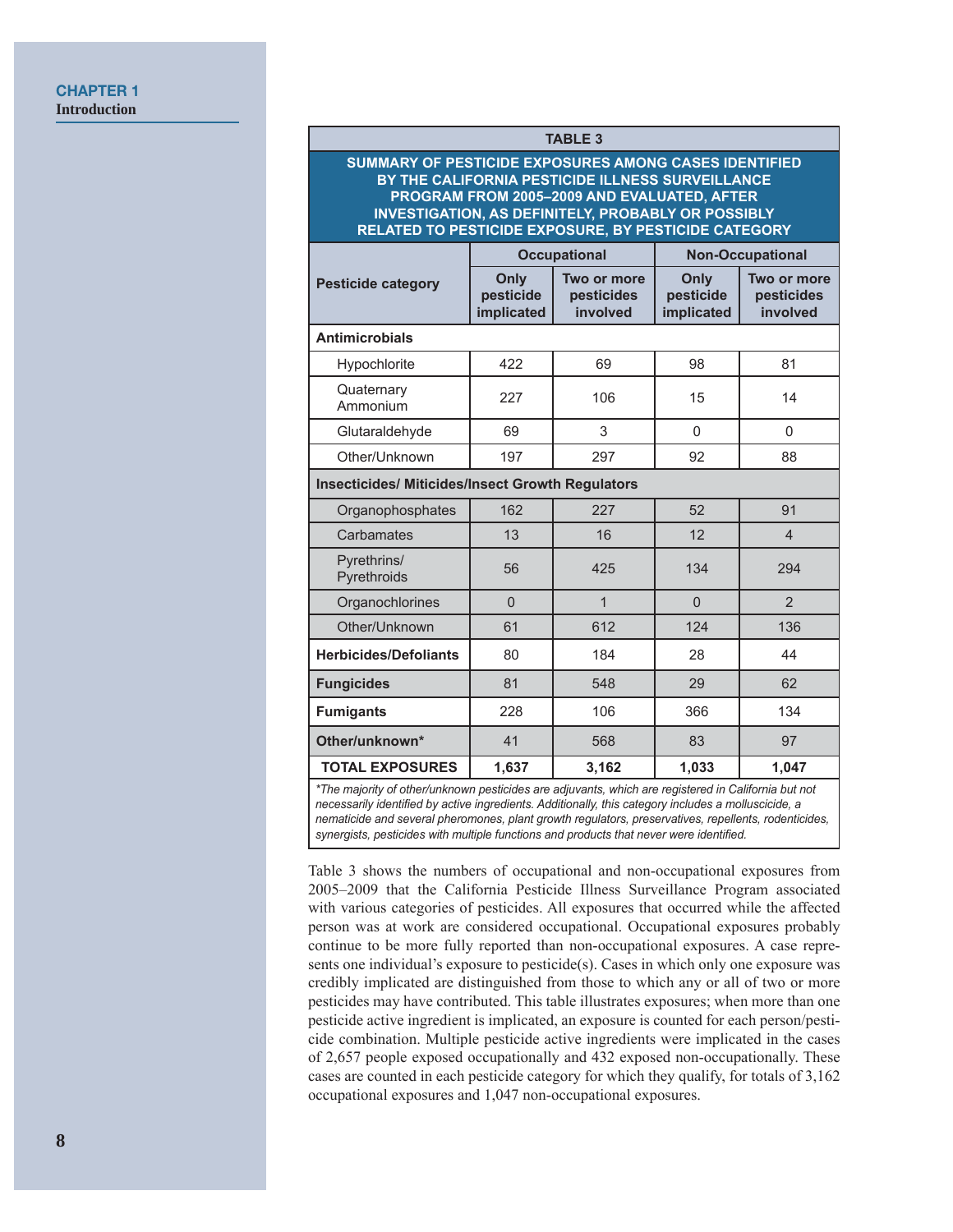# **Special Populations and Environmental Justice**

Environmental justice strives to ensure that no population is forced to shoulder a disproportionate burden of the negative human health and environmental impacts of pollution or other environmental hazards.<sup>8</sup> EPA seeks to ensure the fair treatment and meaningful involvement of all people regardless of race, color, national origin, educational level or income with respect to the development, implementation and enforcement of environmental laws, regulations and policies.<sup>9</sup>

With regard to pesticide exposure and environmental justice, the farmworker population is of particular concern. The majority of farmworkers and their family members in the United States are Latinos living in poverty. Farmworkers are the population most often affected by pesticide overexposure. Children represent another population of concern as they may be at greater risk from pesticide exposures because they are growing and developing. Women of reproductive age and pregnant and nursing women may also be more vulnerable because of the effects of pesticide exposures on fetuses and infants. These three populations face higher risk of harmful pesticide exposure because of occupation or developmental susceptibility, or combination thereof. Each is discussed in more detail below.

#### **Agricultural Workers**

In the United States, between 1 million and 2.5 million hired farmworkers earn their living from agriculture.<sup>10,11</sup> Farmworkers are the working population most often affected by pesticide overexposure, especially Latino farmworkers.<sup>12</sup> Farmworker patients should be considered to be at high risk for pesticide exposure; their screening or exposure history should include specific questions about any agricultural work being done. For example:

- Are pesticides being used at home or at work?
- Do you mix or apply pesticides?
- Are the fields or orchards wet when you pick, prune or harvest?
- Was spraying taking place in or near the fields or orchards while you were working?
- Do you get sick during or after working in the fields or orchards?
- Do you use agricultural pesticides in your home?
- $\ddot{\phantom{a}}$ Did you learn about adverse health effects of pesticides and how to protect yourself from exposure while using pesticides?

Farmworkers often reside in agricultural communities where they and their family members may be further exposed in their homes because of pesticide drift from spraying of nearby fields or orchards and drinking contaminated water. Paraoccupational exposure factors such as pesticide residue on workers and their clothing, shoes and vehicles and lack of adequate facilities to clean pesticide-contaminated work clothes may increase the risk of pesticide exposure for other household members as well.

#### **Children**

Children face particular risks from pesticides, as their physical makeup, behavior and physiology may make them more susceptible than adults.<sup>13,14,15</sup> As such, it is important to assess pesticide exposures by asking about where pediatric patients live, the occu-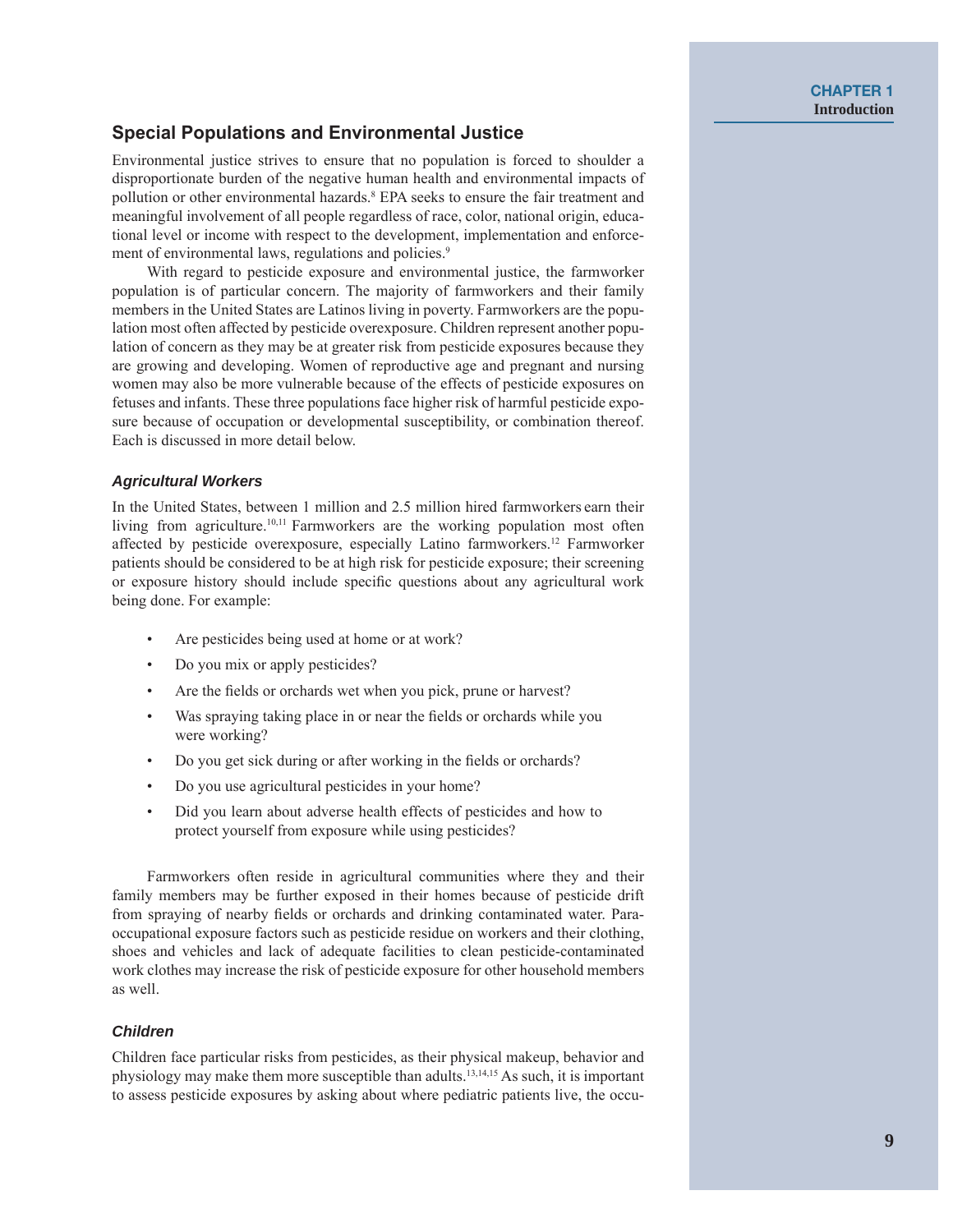#### **CHAPTER 1 Introduction**

pation of their parents and whether pesticides are used in the home, childcare facility, school and play areas. It is also important to remind parents to store pesticides out of the reach of children.

Children from agricultural families and those living in close proximity to agricultural areas are exposed to higher levels of pesticides than those whose parents do not work in agriculture and who do not live close to farms.<sup>16,17,18</sup> The higher pesticide levels may result from parents' tracking pesticides from the workplace into the home or by pesticide drift.<sup>19,20</sup>

Adolescents working in agriculture are also at risk of exposure to pesticides, 21,22 The incidence rate of acute occupational pesticide-related illness in adolescents is significantly higher compared to adolescents not working in agriculture.<sup>23</sup> This is a particular concern for young farmworkers since adolescents are permitted to work in agriculture at younger ages than in other industries. While the research examining the impact of neurotoxicants on the central nervous system of adolescents is limited, $24,25,26$ there is strong evidence of neural remodeling and brain development during adolescence.<sup>25,26,27,28</sup> Dose responses, metabolic rates and routes of exposure may vary by age, gender and maturation.<sup>21,22,28</sup> Extra caution is merited as consideration is given to acute and chronic pesticide exposures of adolescents.<sup>21,22</sup>

#### Women of Reproductive Age and Pregnant Women

Pesticides may cause the most damage in humans during periods of rapid development. especially *in utero* through transplacental absorption.<sup>29,30</sup> Even prior to fetal periods of increased sensitivity, studies have found that *preconception* exposure of either the mother or father may have an effect on reproductive outcome and offspring.<sup>31,32,33,34</sup> Maternal exposure to pesticides should be minimized during pregnancy and during the preconception period. The period of maximal sensitivity to a teratogen varies depending on the birth defect, but is almost always within the first 10 weeks of the pregnancy. However, the central nervous system, eves, teeth and external genitalia may be susceptible to teratogenic exposures throughout the pregnancy.<sup>35</sup> Although no pesticides have been proven to be human teratogens, several studies have shown associations between pesticide exposures and reproductive toxicity in humans. For example, *in utero* exposure to organophosphates has been associated with low birth weight, mental and motor delay, attention deficit hyperactivity disorder (ADHD), and reduced IQ.<sup>36,37</sup> Women who are pregnant or planning a pregnancy, especially those currently engaging in agricultural activities, should be informed of the implications of exposure before conception and during the pre- and peri-natal periods, and assisted in making decisions that are appropriate for their individual work and home situations.<sup>38</sup> See Chapter 21, *Chronic Effects*, for further information and examples.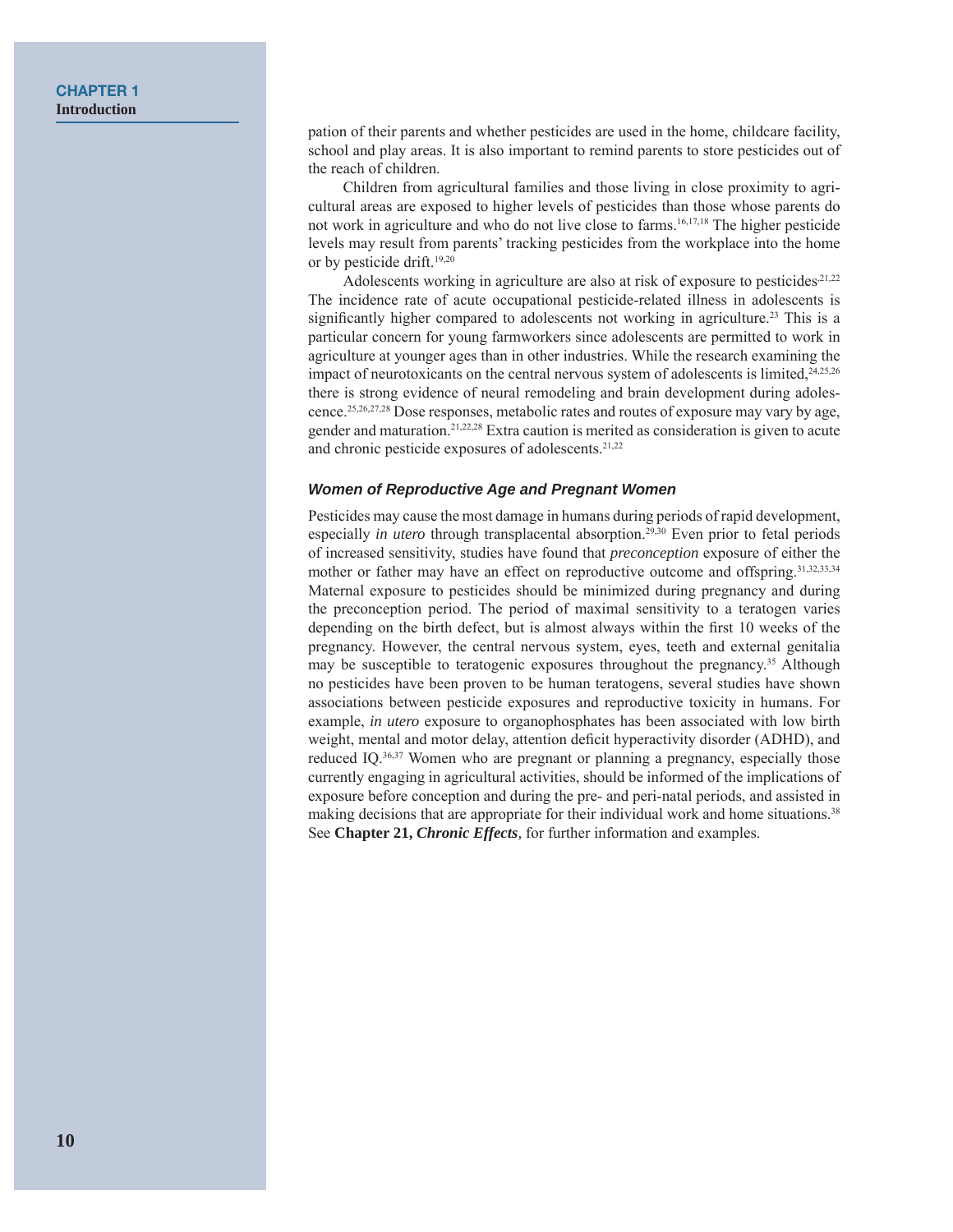### **References**

- 1. Calvert GM, Karnik J, Mehler L, Beckman J, Morrissey B, Sievert J, Barrett R, Lackovic M, Mabee L, Schwartz A, Mitchell Y, Moraga-McHaley S. Acute pesticide poisoning among agricultural workers in the United States, 1998-2005. Am J Ind Med. 2008;883-898.
- 2. Trasande, et al. Pediatrician Attitudes, Clinical Activities, and Knowledge of Environmental Health in Wisconsin. Wisconsin Med J. 2006;105(2).
- 3. Institute of Medicine. Role of the Primary Care Physician in Occupational and Environ*mental Medicine, Washington, DC: Institute of Medicine, 1988.*
- 4. Liebman A., Harper S. *Environmental Health Perceptions Among Clinicians and Administrators Caring for Migrants.* MCN Streamline. 2001;7(1).
- 5. Gehle, et al. Integrating Environmental Health Into Medical Education. Am J Prev Med. 2011;41(4S3):S296-S301.
- 6. Trasande, et al. Pediatrician Attitudes, Clinical Activities, and Knowledge of Environmental Health in Wisconsin. Wisconsin Med J. 2006;105(2).
- 7. 2010 Annual Report of the American Association of Poison Control Centers' National *Poison Data System (NPDS): 28th Annual Report.* Table A. "Demographic profile of Single Substance Nonpharmaceuticals exposure cases by generic category."
- 8. U.S. Department of Health and Human Services. Subcommittee on Environmental Justice, Environmental Health Policy Committee. Strategic elements for environmental justice. *Environ Health Perspect.* 1995 Sep; 103(9):796-801.
- 9. Environmental Protection Agency. Environmental Justice. http://www.epa.gov/environmentaljustice/index.html.
- 10. Kandel W. Profile of Hired Farmworkers, A 2008 Update. Economic Research Report No. 60. Economic Research Service, U.S. Department of Agriculture. 2008.
- 11. Martin P. Immigration reform: implications for agriculture. Agricultural and Resource Economics Update. Davis, CA: University of California, Giannini Foundation. 2006.
- 12. Calvert GM, Karnik J, Mehler L et al. Acute pesticide poisoning among agricultural workers in the United States, 1998-2005. Am J Ind Med. 2008;51(12):883-98.
- 13. Landrigan, P. Pesticides and PCBs: Does the evidence show that they threaten children's health? Contemp Pediatr. 2001;18(2):110-124.
- 14. Faustman EM, Silbernagel SM, Fenske RA, Burbacher TM, Ponce RA. Mechanisms underlying children's susceptibility to environmental toxicants. *Environ Health Perspect*. 2001;108 suppl 1:13-21.
- 15. Reigart JR, Roberts JR. Pesticides in children. *Pediatr Clin North Am.* 2001 Oct;48(5):1185-98  $ix$
- 16. Simcox NJ, Fenske RA, Wolz SA, Lee IC, Kalman DA. Pesticides in household dust and soil: exposure pathways for children in agricultural families. *Environ Health Perspect*. 1995;103(12):1126-34.
- 17. Fenske RA, Kissel JC, Lu C, Kalman DA, Simcox NJ, Allen EH, Keifer MC. Biologically based pesticide dose estimates for children in an agricultural community. *Environ Health* Perspect. 2000;108(6):515-20.
- 18. Curl C, Fenske RA, Kissel JC, Shirai JH, Moate TF, Griffith W. Evaluation of take-home organophosphorus pesticide exposure among agricultural workers and their children. *Environ Health Perspect.* 2002;110:A787-A792.
- 19. Thompson B, Coronado GD, Grossman JE, Puschel K, Solomon CC, Islas I, Curl CL, Shirai JH, Kissel JC. Pesticide take-home pathway among children of agricultural workers: Study design, methods, and baseline findings. *J Occup Environ Med.* 2003;45:43-53.
- 20. Eskenai B, Bradman A, Castorina R. Exposures of children to organophosphate pesticides and their potential adverse health effects. *Environ Health Perspect*. 1999;107 Suppl 3:409-19.